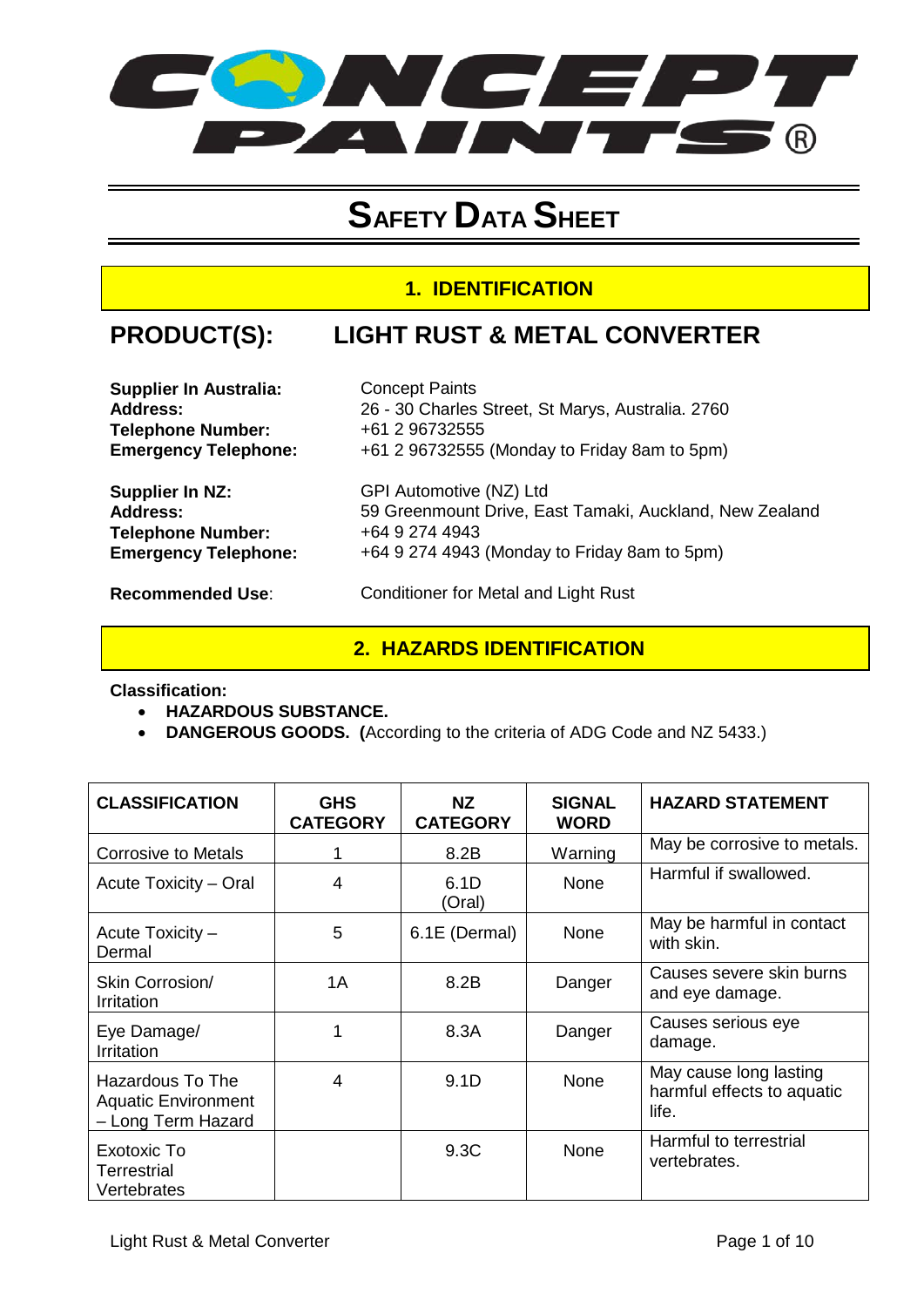**Hazard Symbols:** 



#### **Precautionary Statements:**

- Keep away from heat/sparks/open flames/ hot surfaces. No smoking.
- Keep container tightly closed.
- Keep only in original container.
- Ground/bond container and receiving equipment.
- Use explosion-proof electrical/ventilation/lighting/equipment.
- Use only non-sparking tools.
- Take precautionary measures against static discharge.
- Do not breathe dust/fume/gas/mist/vapours/spray.
- Wash hands thoroughly after handling.
- Do not eat, drink or smoke when using this product.
- Avoid release to the environment.
- Wear protective gloves/protective clothing/eye protection/face protection.
- IF SWALLOWED: Call a POISON CENTER or doctor/physician if you feel unwell.
- IF SWALLOWED: Rinse mouth. Do NOT induce vomiting.
- IF ON SKIN (or hair): Remove /take off immediately all contaminated clothing. Wash skin with plenty of soap and water.
- IF INHALED: Remove to fresh air and keep at rest in a position comfortable for breathing.
- IF IN EYES: Rinse cautiously with water for several minutes. Remove contact lenses, if present and easy to do so. Continue rinsing.
- Call a POISON CENTER or doctor/physician if you feel unwell.
- Specific treatment (see first aid instructions in this SDS).
- Rinse mouth.
- If skin irritation occurs: Get medical advice/attention.
- If eye irritation persists: Get medical advice/attention.
- Take off contaminated clothing and wash before reuse.
- In case of fire: Use Foam, Carbon Dioxide or Dry Chemical Powder for extinction.
- Absorb spillage to prevent material damage.
- Store in a well-ventilated place. Keep cool.
- Store locked up.
- Store in a corrosive resistant container with a resistant inner liner.
- Dispose of contents/container in accordance with the relevant government legislation. Normally suitable for incineration by an approved agent.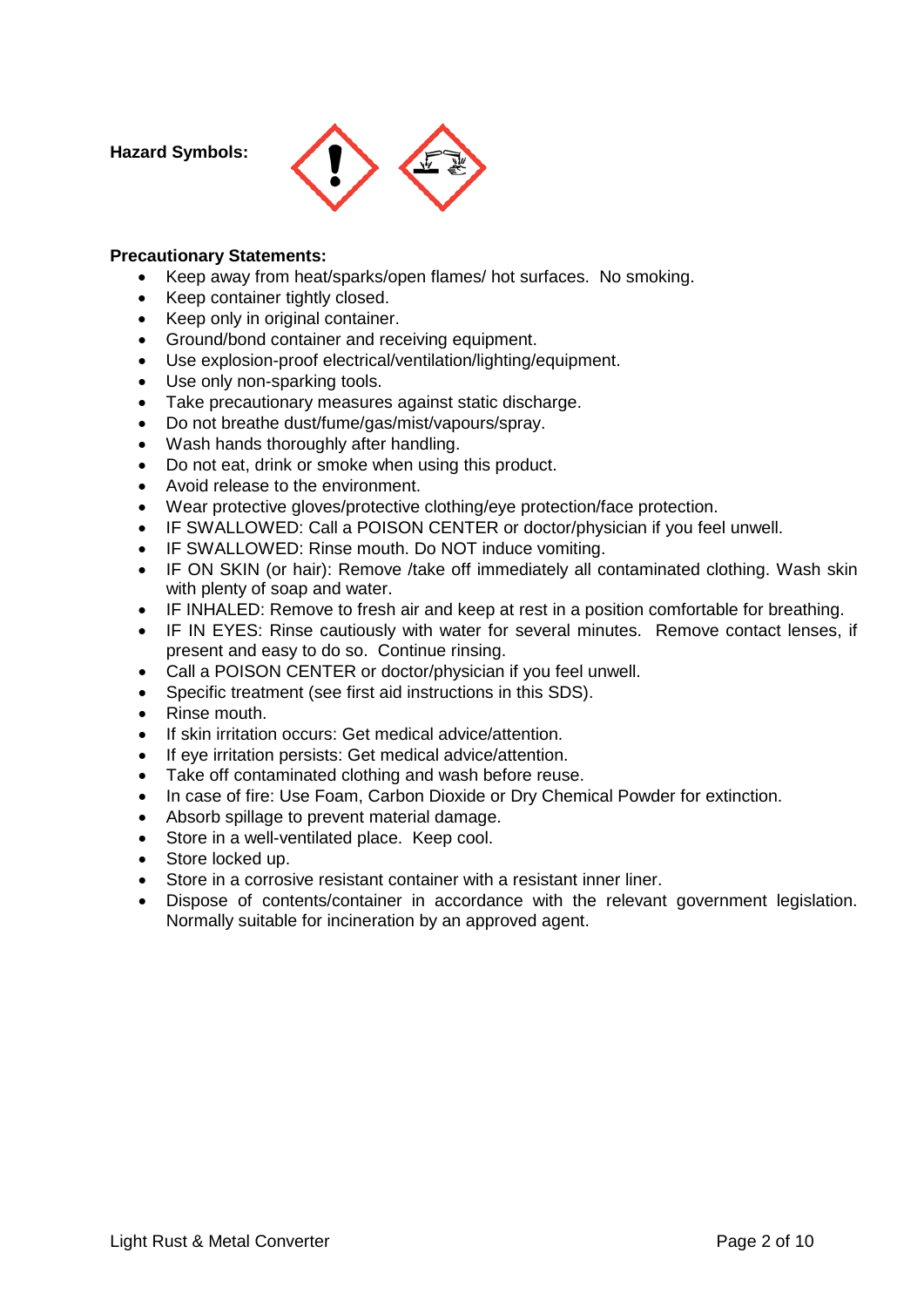### **3. COMPOSITION/INFORMATION ON INGREDIENTS**

| ' Chemical Entity / Hazardous Component | <b>CAS Numbers</b> | <b>Proportion by wt.</b> |
|-----------------------------------------|--------------------|--------------------------|
| Acetone                                 | 108-88-3           | 10 - 30%                 |
| <b>Phosphoric Acid</b>                  | 7664-38-2          | 10 - 30%                 |

This product(s) also contains 30 - 60% of other ingredients which are considered non-hazardous in accordance with ASCC/NOHSC and NZ HSNO criteria.

#### **4. FIRST AID MEASURES**

| <b>Route of Exposure</b> | <b>First Aid Measures</b>                                                                                                                                                                                                                                                                                                                                                                                                                  |
|--------------------------|--------------------------------------------------------------------------------------------------------------------------------------------------------------------------------------------------------------------------------------------------------------------------------------------------------------------------------------------------------------------------------------------------------------------------------------------|
| Ingestion:               | Give a glass of water. Do NOT induce vomiting. Place patients head<br>downwards if vomiting occurs. Prevent it entering lungs, as aspiration of<br>material into the lungs can cause chemical pneumonitis which can be<br>fatal. Immediately call a POISON CENTER or doctor/physician.                                                                                                                                                     |
| Eye:                     | Immediately irrigate with large quantities of water for at least 15 minutes.<br>Remove contact lenses, if present and easy to do so. Continue rinsing. If<br>eye irritation persists: Get medical advice/attention.                                                                                                                                                                                                                        |
| Skin:                    | Wash exposed area thoroughly with soap and water.<br>Remove<br>contaminated clothing. If skin irritation occurs: Get<br>medical<br>advice/attention.                                                                                                                                                                                                                                                                                       |
| Inhaled:                 | Give fresh air, careful not to become a casualty yourself. Remove and<br>loosen clothing. If breathing is normal make patient comfortable and keep<br>warm till recovered. If breathing is difficult ensure the airways are clear<br>and have a qualified person give oxygen from a face mask. If breathing<br>has stopped commence (EAR) and if cardiac arrest has occurred,<br>commence (CPR) and get medical advice/attention urgently. |
| <b>Advice To Doctor:</b> | Treat Symptomatically.                                                                                                                                                                                                                                                                                                                                                                                                                     |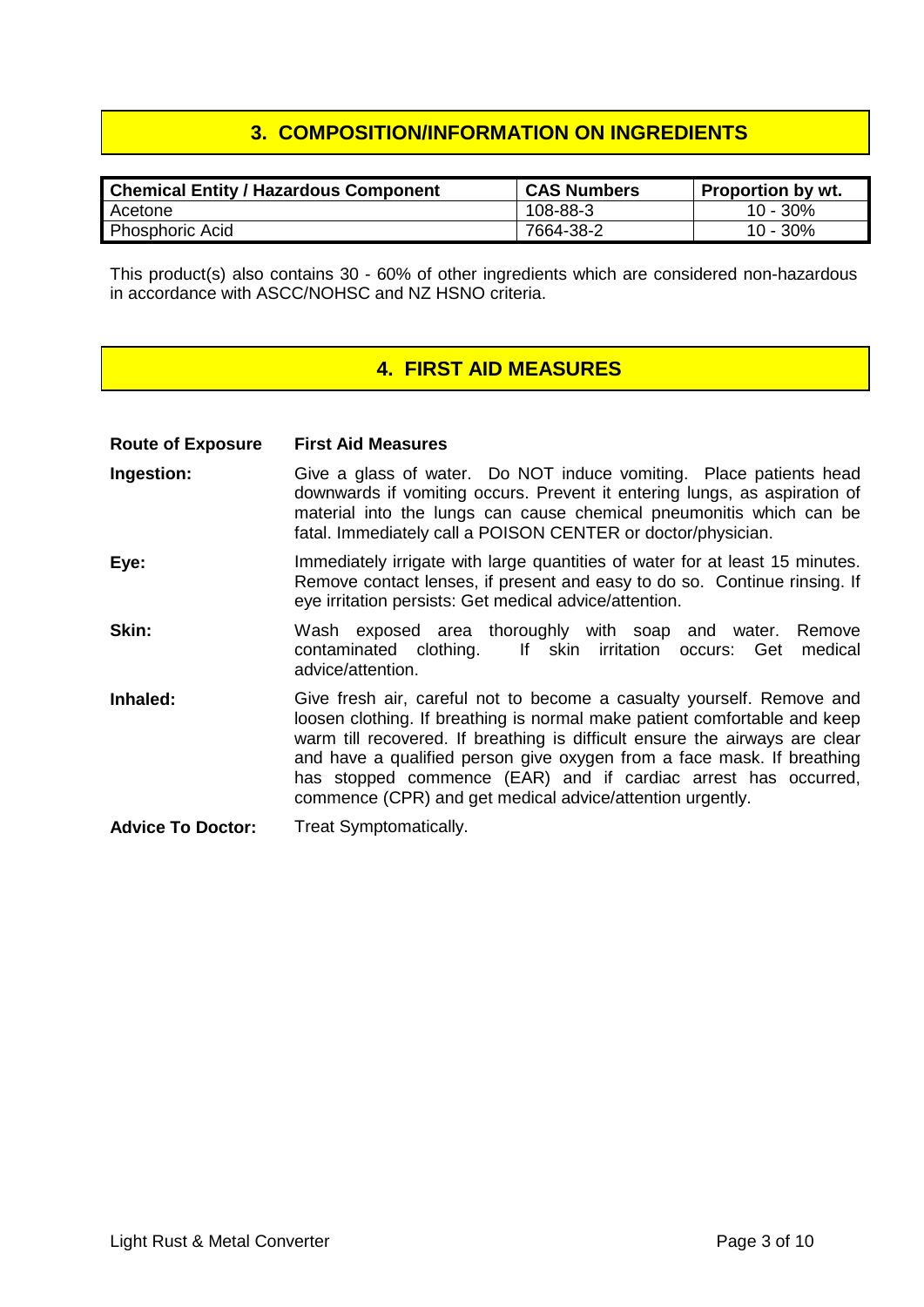## **5. FIRE FIGHTING MEASURES**

**Suitable Extinguishing Media:** Not considered a fire hazard. Water spray may be used to keep fire exposed containers cool.

**Hazards from Combustion Products:** Not prone to combustion. However, Phosphorus Oxides may form when heated to decomposition. Also if involved in a fire, toxic materials such as carbon monoxide, carbon dioxide, nitrogen oxide, isocyanate vapour, traces of hydrogen cyanide, hydrogen chloride gas, hydrogen fluoride gas, various chlorine and/or fluorine compounds as well as hydrocarbons may form.

**Precautions for Firefighters:** Not considered to be a fire hazard. If safe to do so, remove containers from the path of the fire and keep cool with water spray.

Firefighters should wear self contained breathing apparatus with a full face and operated in the positive pressure mode.

**Hazchem Code:** 3[X]

### **6. ACCIDENTAL RELEASE MEASURES**

**Personal Precautions:** In case of an accidental release or spill, evacuate the danger area. Wear the correct Personal Protective Equipment (See section 8 of SDS). Do not breathe vapours. Extinguish all ignition sources and shut off the source of the spill. Ventilate the area.

**Environmental Precautions:** Avoid release to the environment by bunding or covering drains. Neutralise with alkaline material (lime, soda ash).

**Containment:** Contain and absorb the spill with absorbent material such as sand, soil or vermiculite. Transfer the material into drums, using non-sparking tools. Seal and label the drums. Contact the appropriate waste management authority for disposal.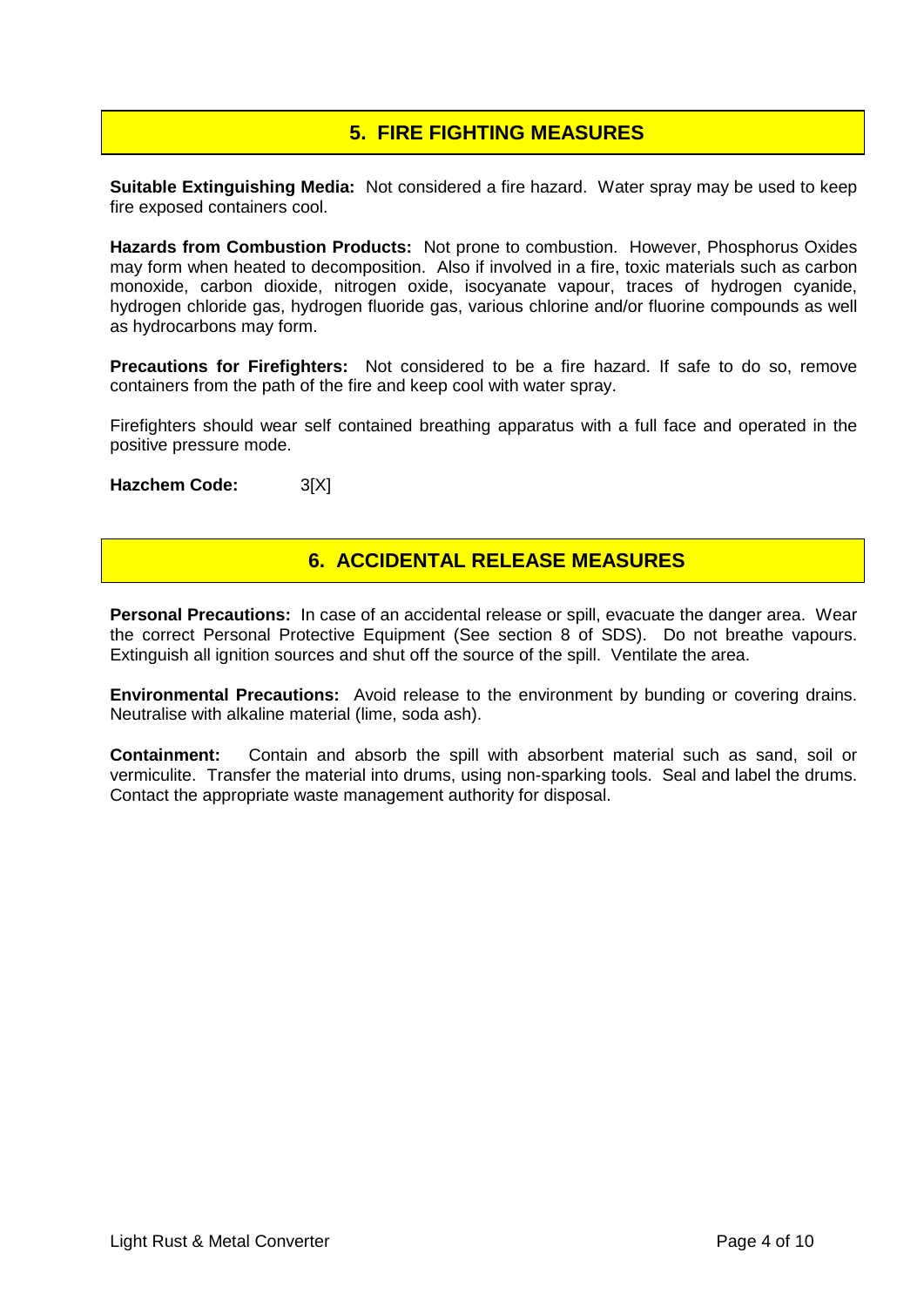### **7. HANDLING AND STORAGE**

**Precautions For Safe Handling:** Wear the correct Personal Protective Equipment (See Section 8 of the SDS) when using this product. Ground the container and receiving equipment whilst using. Only use non-sparking tools and take precautionary measures against static discharge.

Only use in a well-ventilated area or preferably apply the product in a spray paint booth with an adequate exhaust system and explosion-proof electrical, ventilation, and lighting equipment.

Never eat, drink or smoke whilst handling this product. Always wash hands thoroughly after using this product and before smoking, eating, drinking or using the toilet.

**Conditions For Safe Storage:** Keep containers away from heat/sparks/open flames/ hot surfaces. Store containers in a well-ventilated area and away sources of ignition, oxidising agents and/or foodstuffs. Store containers in a cool place and out of direct sunlight. Keep containers tightly closed when not in use and check regularly for leaks. Store in a corrosive resistant container with a resistant liner.

### **8. EXPOSURE CONTROLS / PERSONAL PROTECTION**

| <b>Exposure Limits:</b> | TLV $-\text{TWA}$ (mg/m <sup>3</sup> ) |
|-------------------------|----------------------------------------|
| Acetone                 | 1185                                   |
| Phosphoric Acid         |                                        |

**Engineering Controls:** Ensure sufficient ventilation to maintain concentration below exposure standard. Only use in a well ventilated area or preferably apply the product in a spray paint booth with an adequate exhaust system. Keep containers sealed when not in use. Earth any mixing vessels when using this product.

**Personal Protection:** Skin contact should be avoided by wearing impervious work clothing, boots and Neoprene or PVC gloves. Eyes should be protected by chemical goggles or safety glasses fitted with side shields (Refer to AS/NZS 1337). If an inhalation risk exists, an organic vapour respirator or a self-contained breathing apparatus, with a full face and operated in the positive pressure mode, should be used. Ensure cartridges are correct for the potential air contamination (Refer to AS/NZS 1715 and 1716).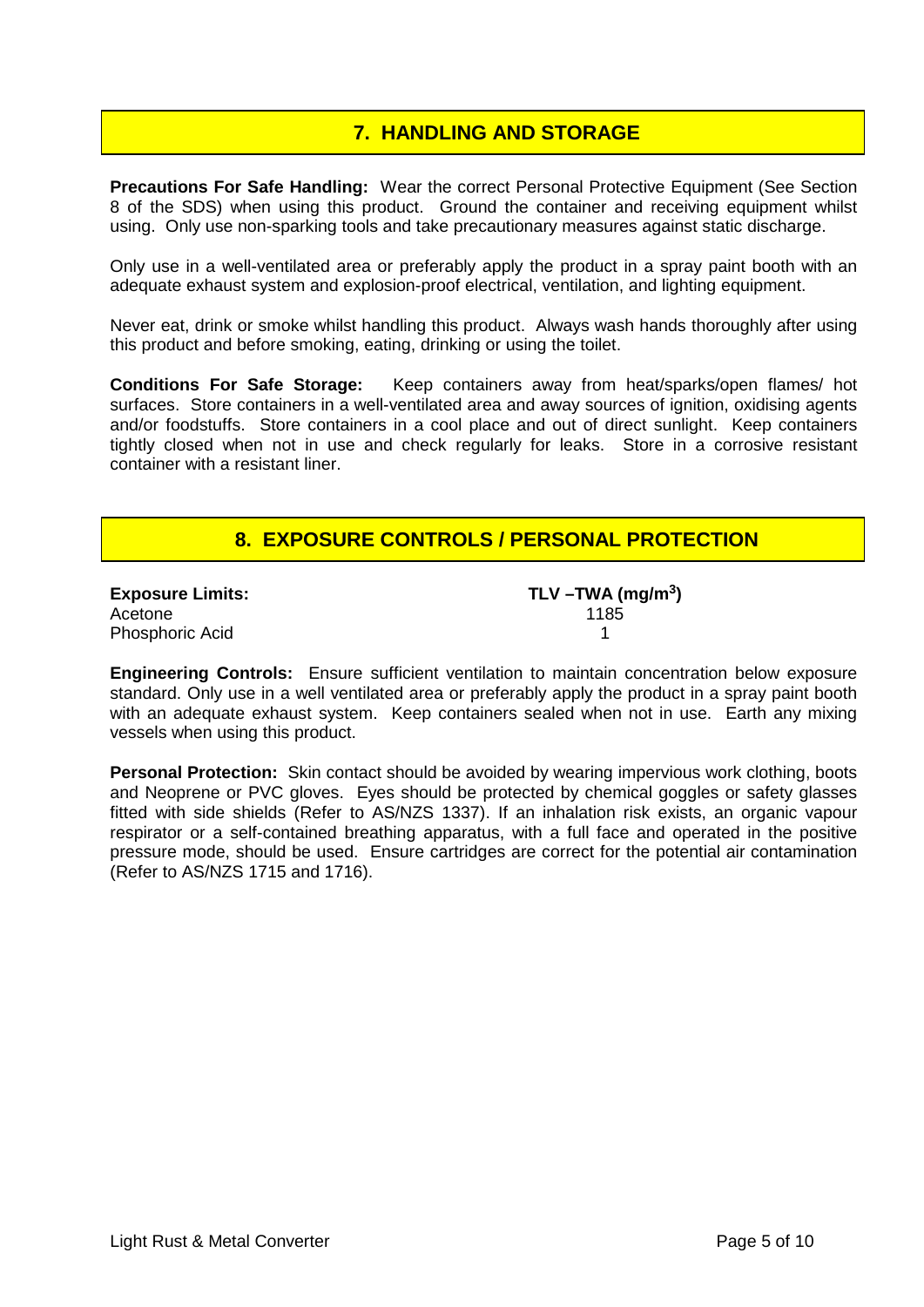## **9. PHYSICAL AND CHEMICAL PROPERTIES**

| Appearance:                             | Clear thin liquid.                     |
|-----------------------------------------|----------------------------------------|
| Odour:                                  | Slight acidic odour.                   |
| <b>Odour Threshold:</b>                 | Not Available                          |
| pH:                                     | 1.5                                    |
| <b>Melting Point/Freezing Point:</b>    | Not Applicable                         |
| <b>Boiling Point Range:</b>             | $56 - 100$ <sup>O</sup> C              |
| Flash Point:                            | Not Applicable                         |
| <b>Evaporation Rate:</b>                | Not Applicable                         |
| Flammability:                           | Not Applicable                         |
| <b>Flammability Limits:</b>             | Not Applicable                         |
| Vapour Pressure:                        | Not applicable                         |
| Vapour Density:                         | Not Available                          |
| <b>Relative Density:</b>                | $0.95 - 1.05$                          |
| Solubility In Water:                    | 100%                                   |
| Partition Coefficient: n-octanol/water: | Not Available                          |
| Auto-ignition Temperature:              | Not Applicable                         |
| <b>Decomposition Temperature:</b>       | Not Available                          |
| Viscosity:                              | 12 – 15 seconds B4 Cup $@25^{\circ}$ C |

## **10. STABILITY AND REACTIVITY**

**Chemical Stability:** Stable under ordinary conditions of use and storage.

**Conditions to Avoid:** Avoid all ignition sources. Incompatible materials.

**Incompatible Materials:** Liberates explosive hydrogen gas when reacting with chlorides and metals. Can react violently with sodium tetrahydroborate. Exothermic reactions with aldehydes, amines, amides, alcohols, glycols, azo-compounds, carbamates, esters, caustics, phenols, cresols, ketones, organophosphates, epoxides, explosives, combustible materials, unsaturated halides, organic peroxides. Phosphoric acid forms flammable gases with sulphides, mercaptans, cyanides and aldehydes. It also forms toxic fumes with cyanides, sulphides, fluorides, organic peroxides and halogenated organics. Mixtures with nitromethane are explosive.

**Hazardous Decomposition Products:** Not prone to combustion. However, Phosphorus Oxides may form when heated to decomposition. Also if involved in a fire, toxic materials such as carbon monoxide, carbon dioxide, nitrogen oxide, isocyanate vapour, traces of hydrogen cyanide, hydrogen chloride gas, hydrogen fluoride gas and various chlorine and fluorine compounds and hydrocarbons may form.

**Hazardous Reactions:** See Incompatible Materials.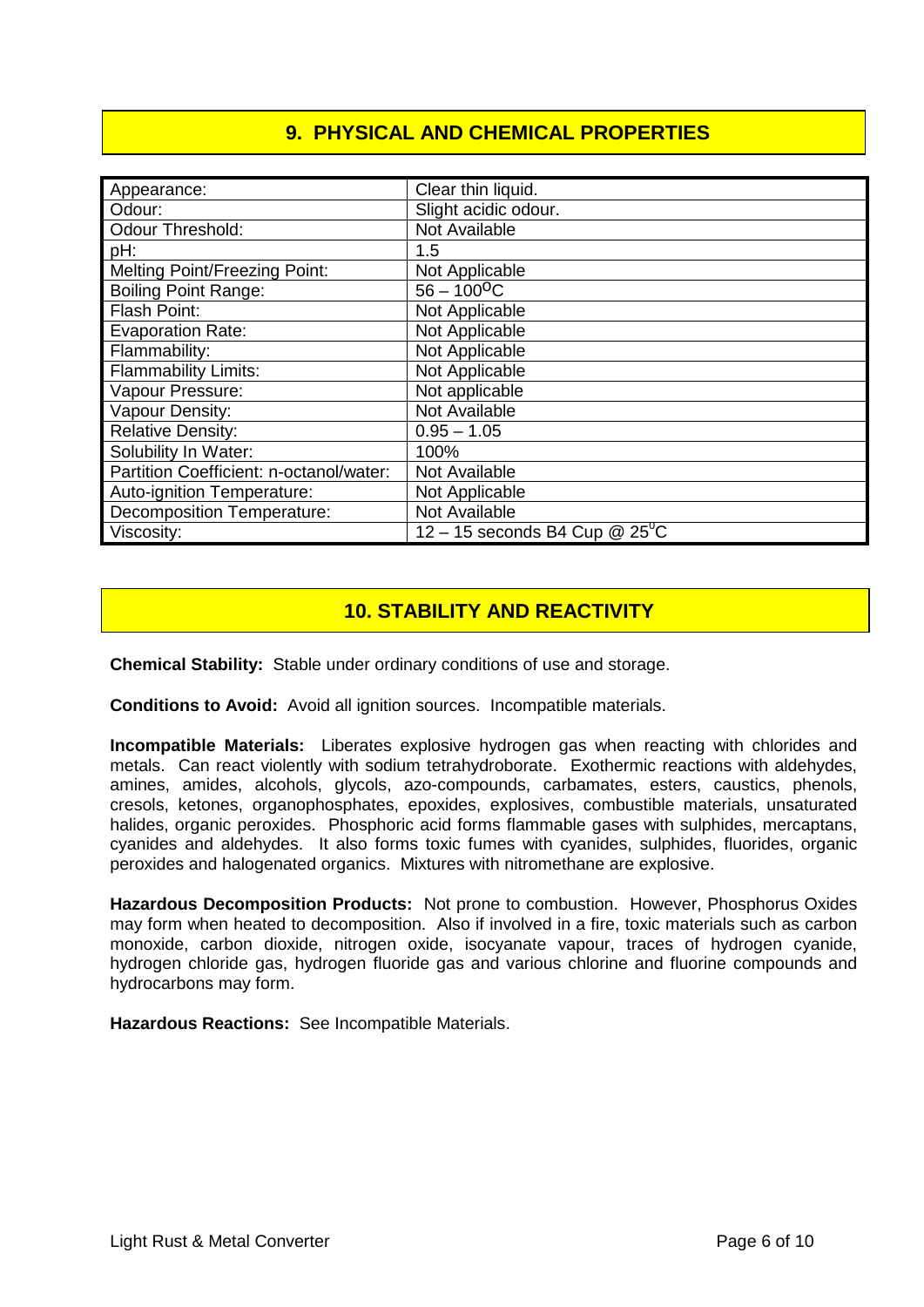#### **11. TOXICOLOGICAL INFORMATION**

There is no data available on this product itself. The following information (where available) relates to the individual ingredients of the product.

#### **Acute Toxicity – Oral:**

| Ingredient             | Value (LD50) | <b>Species</b> | <b>GHS Category</b> |
|------------------------|--------------|----------------|---------------------|
| <b>Phosphoric Acid</b> | 1530 mg/kg   | Rat            |                     |

**Health Effects:** Harmful if swallowed.

**Acute:** Can result in headaches, nausea, vomiting and diarrhoea.

**Chronic:** May cause irritation to the mucous membranes of the digestive system. May result in damage to the liver and kidney, blood disorders and may affect the central nervous system.

## **Acute Toxicity – Dermal: Ingredient**<br> **Phosphoric Acid**<br> **Phosphoric Acid**<br> **Phosphoric Acid**<br> **Phosphoric Acid**<br> **Phosphoric Acid**<br> **Phosphoric Acid**<br> **Phosphoric Acid**<br> **Phosphoric Acid**<br> **Phosphoric Acid**<br> **Phosphoric Acid**<br> **Phosphoric Acid**<br> Phosphoric Acid **2740 mg/kg Rabbit** 5 **Health Effects:** May be harmful in contact with skin. **Acute:** Causes severe skin burns and eye damage. **Chronic:** May cause dermatitis and eczema. **Acute Toxicity – Inhalation: Ingredient Value (LC50) Species GHS Category** Not Available **Health Effects: Acute: Chronic: Skin Corrosion/Irritation: GHS Category** Phosphoric Acid 1A<br>Acetone 14 Acetone 3

**Health Effects:** Causes severe skin burns and eye damage.

**Acute:** Causes severe skin burns and eye damage.

**Chronic:** May cause dermatitis and eczema.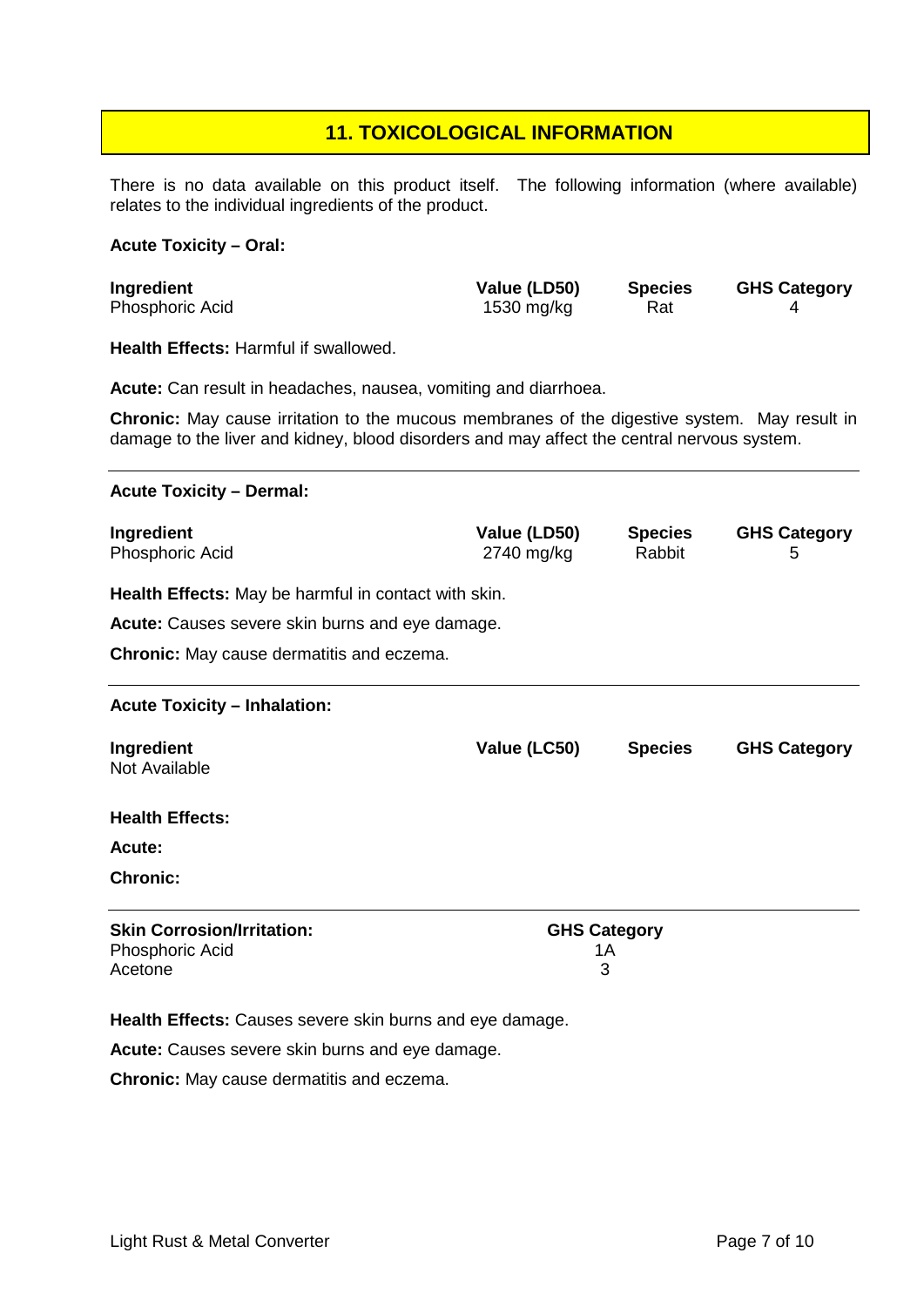| <b>Eye Damage/Irritation:</b>                                                           | <b>GHS Category</b> |  |
|-----------------------------------------------------------------------------------------|---------------------|--|
| Phosphoric Acid<br>Acetone                                                              | 2A                  |  |
|                                                                                         |                     |  |
| Health Effects: Causes serious eye damage.                                              |                     |  |
| Acute: Causes redness, tearing or blurred vision.                                       |                     |  |
| <b>Chronic:</b> Will cause discomfort and may cause redness, itching or blurred vision. |                     |  |
| <b>Respiratory or Skin Sensitation:</b><br>Not Available                                | <b>GHS Category</b> |  |
| <b>Health Effects:</b>                                                                  |                     |  |
| <b>Germ Cell Mutagenicity:</b><br>Not Available                                         | <b>GHS Category</b> |  |
| <b>Health Effects:</b>                                                                  |                     |  |
| Carcinogenicity:<br>Not Available                                                       | <b>GHS Category</b> |  |
| <b>Health Effects:</b>                                                                  |                     |  |
| <b>Toxic To Reproduction:</b><br>Not Available                                          | <b>GHS Category</b> |  |
| <b>Health Effects:</b>                                                                  |                     |  |
| <b>Specific Target Organ Toxicity (Single</b><br>Exposure):<br><b>Not Available</b>     | <b>GHS Category</b> |  |
| <b>Health Effects:</b>                                                                  |                     |  |
| <b>Specific Target Organ Toxicity (Repeated</b><br>Exposure):<br>Not Available          | <b>GHS Category</b> |  |
| <b>Health Effects:</b>                                                                  |                     |  |
| <b>Aspiration Hazard</b><br>Not Available                                               | <b>GHS Category</b> |  |
| <b>Health Effects:</b>                                                                  |                     |  |
|                                                                                         |                     |  |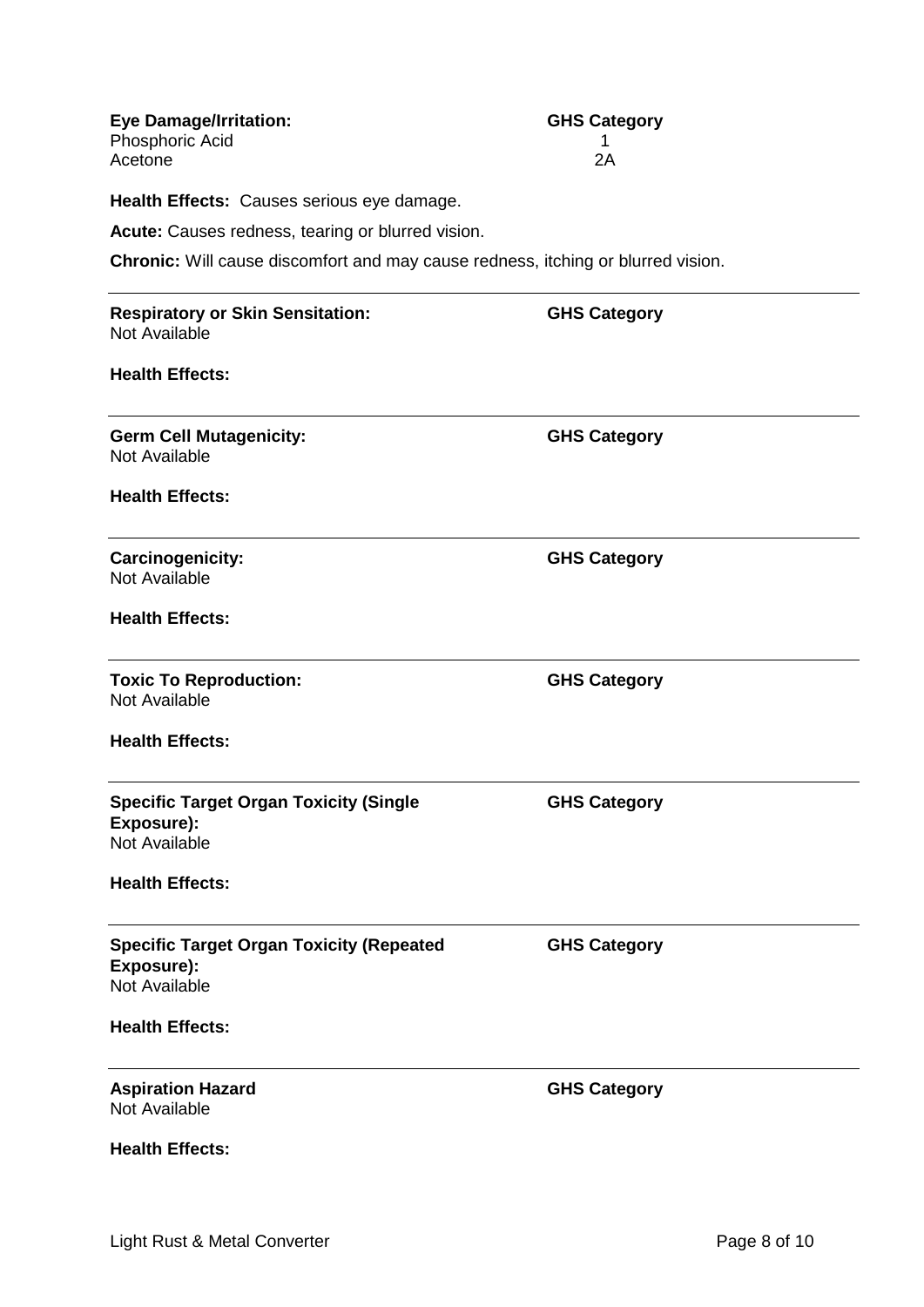#### **12. ECOLOGICAL INFORMATION**

**Environmental Precautions:** Avoid release to the environment, the product should not be allowed to enter drains, water courses or the soil.

There is no data available on this product itself. The following information (where available) relates to the individual ingredients of the product.

#### **Hazardous To The Aquatic Environment – Acute Hazard:**

| Ingredient    | Value (LC50) | <b>Species</b> | <b>GHS Category</b> |
|---------------|--------------|----------------|---------------------|
| Not Available |              |                |                     |

#### **Effects:**

**Hazardous To The Aquatic Environment – Long Term Hazard:**

| Ingredient             | Value (LC50)  | <b>Species</b> | <b>GHS Category</b> |
|------------------------|---------------|----------------|---------------------|
| <b>Phosphoric Acid</b> | Not Available |                |                     |

**Effects:** May cause long lasting harmful effects to aquatic life.

#### **Exotoxic To Terrestrial Vertebrates:**

| Ingredient      | Value (LD50) | <b>Species</b> | <b>NZ Category</b> |
|-----------------|--------------|----------------|--------------------|
| Phosphoric Acid | 1530 mg/kg   | Rat            | 9.3C               |
|                 |              |                |                    |

**Effects:** Harmful to terrestrial vertebrates.

**Persistence and Degradability:** No information available.

**Bioaccumulative Potential:** No information available.

**Mobility in Soil:** No information available.